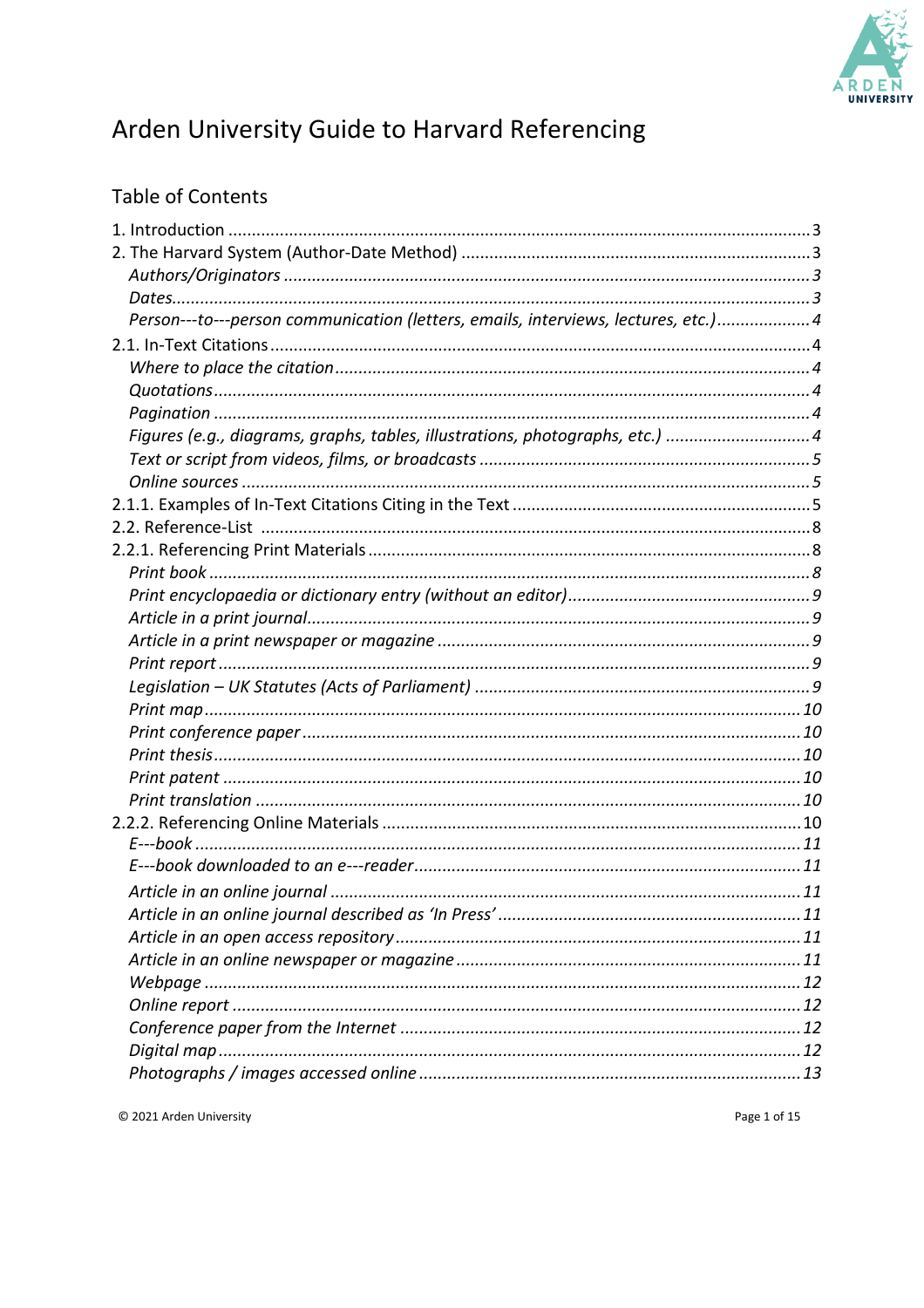

| Social media (including Blogs, Wikis, Twitter, Facebook and online discussion forum)13 |  |
|----------------------------------------------------------------------------------------|--|
|                                                                                        |  |
|                                                                                        |  |
|                                                                                        |  |
|                                                                                        |  |
|                                                                                        |  |
|                                                                                        |  |
|                                                                                        |  |
|                                                                                        |  |
|                                                                                        |  |
|                                                                                        |  |
|                                                                                        |  |
|                                                                                        |  |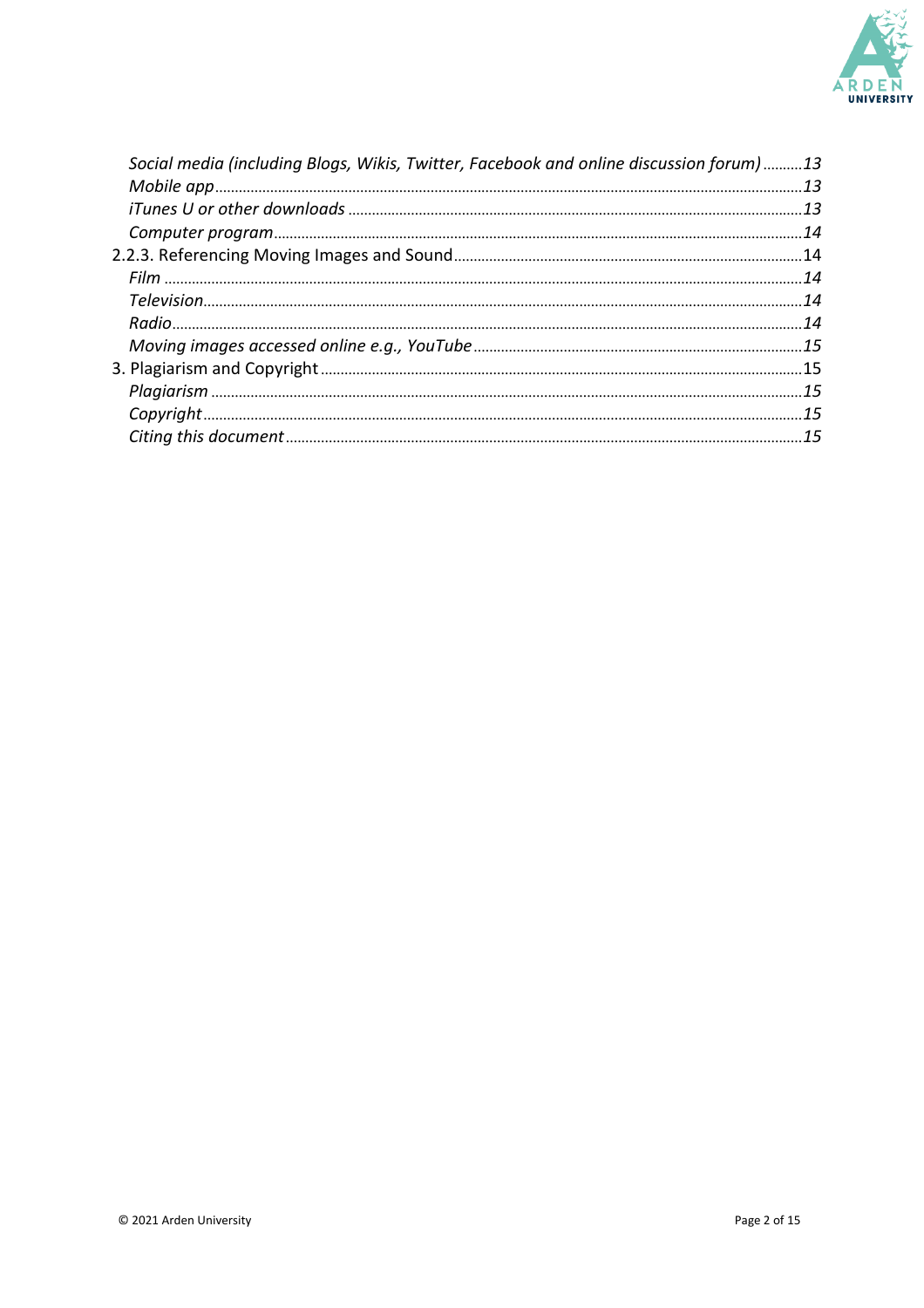

# <span id="page-2-0"></span>**1. Introduction**

This is a comprehensive guide to Harvard referencing for Arden University students. Please note if you are a Psychology (APA) or a Law student (OSCOLA), different referencing styles may apply to your module – please consult iLearn and your module tutor.

If you are unsure of anything regarding referencing, please contact your module tutor or post in the Study Skills Q&A forum on iLearn

Referencing is an important skill for any student writing academic essays and projects. There is an expectation that your work will make use of existing sources. To avoid plagiarism, you must always acknowledge sources that you use that are not your own. You may directly quote from a source, paraphrase (integrating another person's ideas into your argumentation using your own words) or summarise (pick out the key points of someone else's work).

The University regulations about plagiarism can be found in your Student Handbook. (LINK IN FINAL VERSION)

# **2. The Harvard System (Author-Date Method)**

All statements, opinions, conclusions etc. taken from another author's work (print, online or multimedia) should be cited, whether the work is directly quoted, paraphrased, or summarised. Paraphrasing is integrating another person's ideas into your work by rewriting an argument using your own words, phrasing, and interpretation. Guidance on appropriate use of paraphrasing, summarising and quotation in academic writing is available in your Student Handbook.

Referencing is a two-part process:

- 2.1. In-Text Citations
- 2.2. Reference List

In the Harvard System, all cited publications are referred to in the main body of text by giving the author's surname and the year of publication separated by a comma e.g. (Waring, 2014). Each cited publication must have a corresponding full reference in the Reference List at the end of your work. The references are listed in alphabetical order by surname.

#### **Authors/Originators**

When citing the author, use the name(s) of the person or organisation shown most prominently in the source as being responsible for the published content.

If no author is given and there is clearly no identifiable person or organisation, use 'Anon.', except for webpages, newspapers, film, dictionaries, or encyclopaedias. See section 2.1.1. point vii for guidance on how to cite these examples. For all examples use the same author notation in the reference list at the end.

#### **Dates**

If an exact year or date is not known, an approximate date preceded by 'ca.' may be supplied e.g. (ca. 1750). If no such approximation is possible, use N.D. (no date). For webpages, it may be preferable to cite the year in which the page was accessed, e.g., (ca. 2009), rather than use N.D..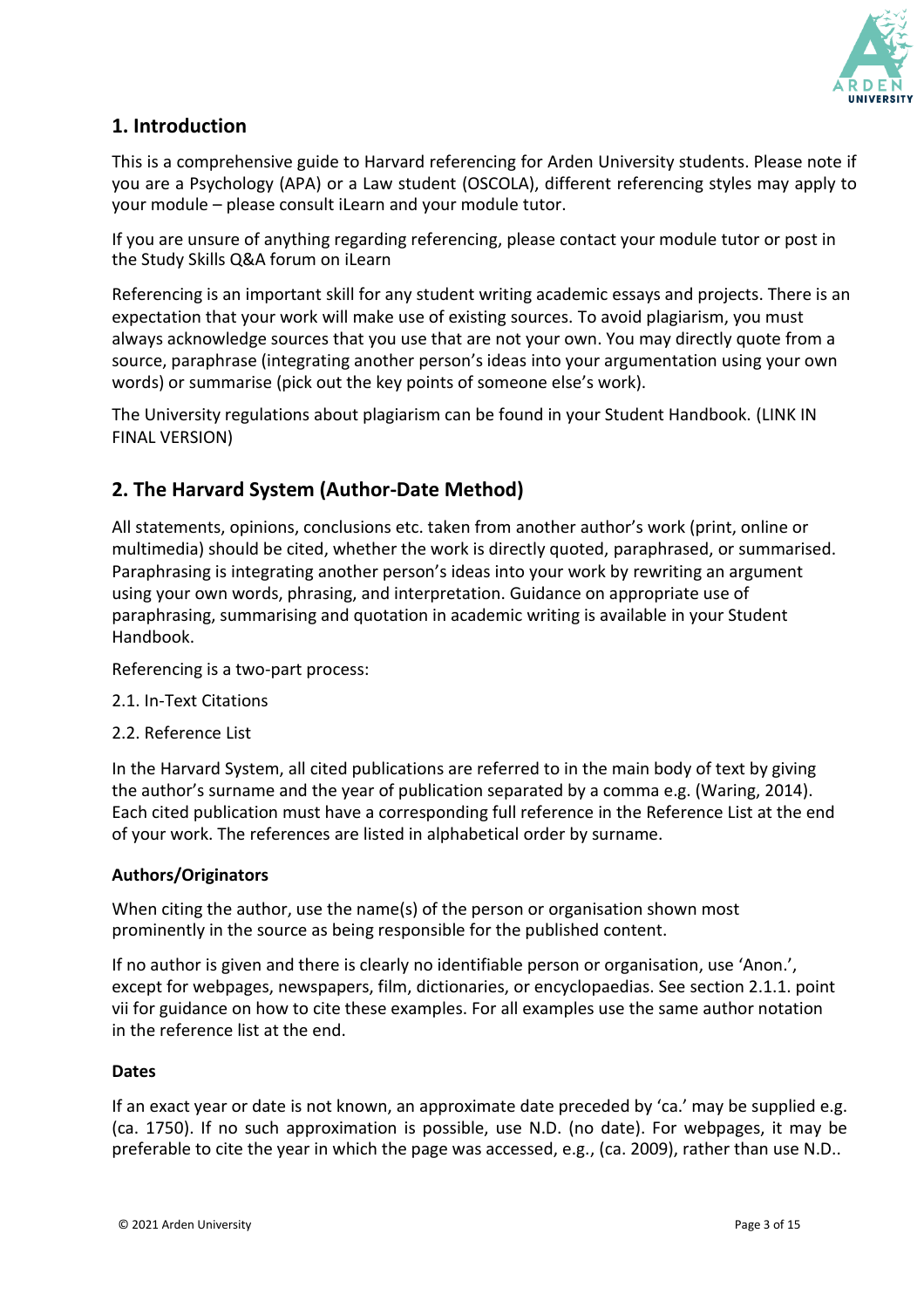

<span id="page-3-0"></span>Where a book, chapter or article has been re-published as part of a different work e.g., an anthology, cite and reference the original date of publication, if given.

#### **Person-to-person communication (letters, emails, interviews, lectures, etc.)**

We recommend that references to person-to-person communications such as letters and emails are given only within the main body of the text and are not detailed in the reference list. See page 7 for further guidance.

# **2.1. In-Text Citations**

This applies to print and online materials.

#### **Where to place the citation**

Place your citation where you feel it should naturally occur within a sentence. Depending on your writing style, it may follow a phrase/idea or appear at the end of a sentence or paragraph. It should always appear before the full stop.

- e.g., As Waring (2014, p. 33) said, "theory and practice should not be seen as separate entities" and so... *This is an example of a 'narrative citation' where the author(s) name naturally occurs within the sentence. In this case, you only need to put the date in brackets, and the page number if necessary.*
- e.g., In his highly acclaimed study, Waring (2014) argued that theory and practice should not be seen as separate entities...
- e.g., Theory arises out of practice and the two are therefore inextricably linked (Waring, 2014). *This is an example of a 'parenthetical citation' where the author(s) name does not naturally occur in the sentence and is therefore placed within the parenthesis along with the date, and page number if necessary.*

#### **Quotations**

If the quote is less than a line it may be included in the body of the text in double quotation marks. Longer quotations should be indented, single-spaced, and appear in double quotation marks.

#### **Pagination**

In citations to particular parts of a document, the location of that part (e.g., Waring, 2014, p. 6) should always be given after the year within the brackets.

If your ebook does not have the printed page numbers, when referencing books in your work you will need to refer to a chapter/section/paragraph number to correctly identify the passage of text you are using.

• e.g., Leatherbarrow and Fletcher (2018) state that "HRM as a concept was attractive to many organisations because of its unitary perspective" (chapter 3, para. 2).

For webpages and online newspapers, this detail is not required.

#### **Figures (e.g., diagrams, graphs, tables, illustrations, photographs, etc.)**

These should be referenced as though they were quotations taken from a published work.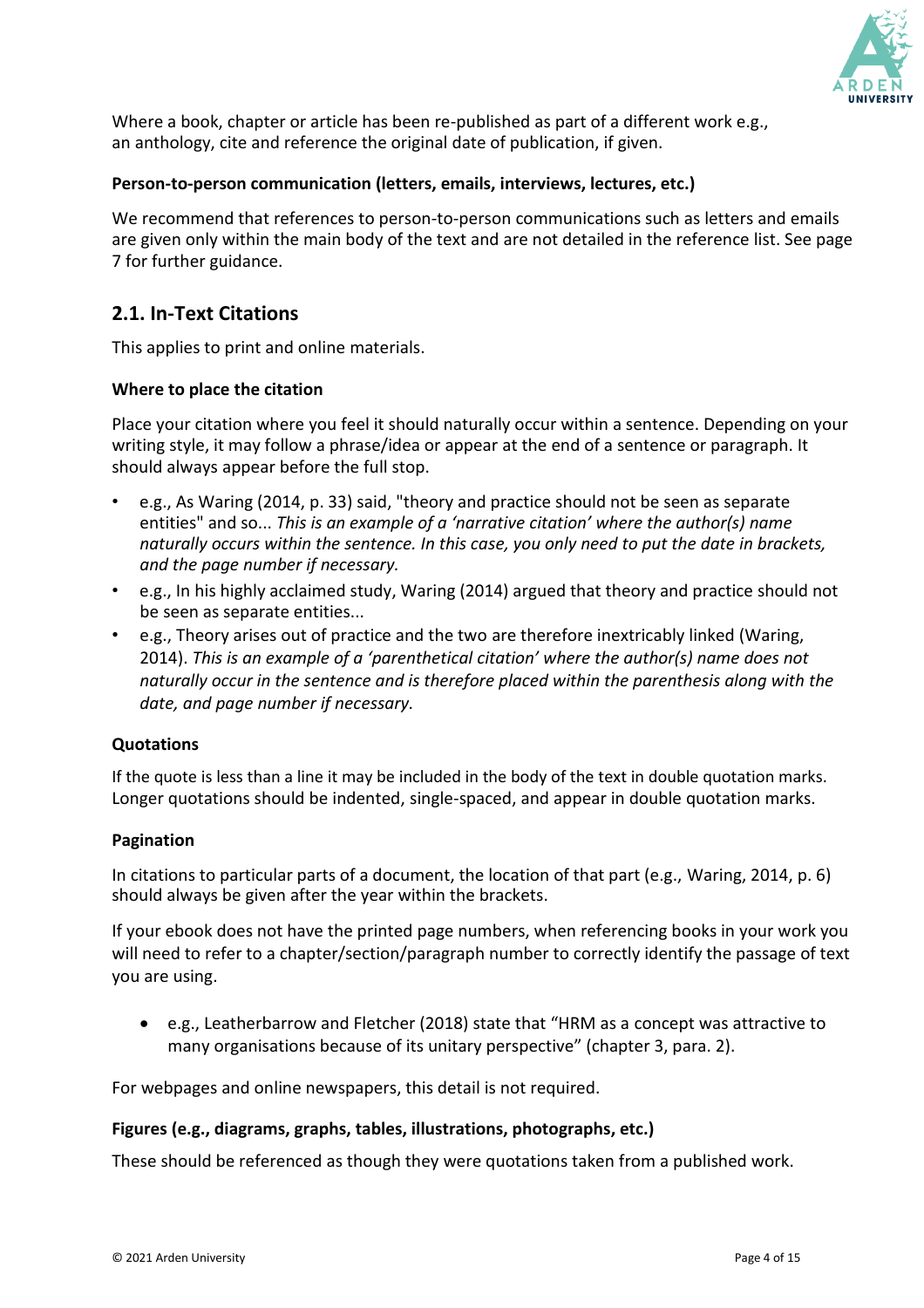

Page numbers come after the year, within the brackets. Diagrams etc. are usually accompanied by a brief description and are listed throughout a piece of work by figure number.

• e.g., Figure 1. Johannes Vermeer's The Girl with the Pearl Earring (Chevalier & Hale, 2011, p. 55).

<span id="page-4-0"></span>If the item has been copied and amended by you, e.g., you add another axis to a graph, then use 'amended from' in parentheses after the source.

• e.g., Figure 1. Johannes Vermeer's The Girl with the Pearl Earring (amended from Chevalier and Hale, 2011, p. 55).

If the item is your own original work, then use personal collection.

• e.g., Figure 1. Coventry Cathedral (personal collection).

When referring to diagrams, graphs, tables, illustrations, photographs, etc. in the text, you should use Figure number (and source if relevant).

• e.g., In Figure 2. Mitchell (2015) demonstrates...

You should include a full reference to sources in the list at the end of your work. Your own original work should not appear in the reference list at the end, as it has not been published.

## **Text or script from videos, films, or broadcasts**

These should be referenced as though it were a quotation taken from a published work, but without page numbering.

• e.g., As typified by James Dean portraying the moral decay of American youth (Rebel without a Cause, 1955).

#### **Online sources**

When citing a webpage on an organisation or company website, use the organisation or company as the author. **Do not insert the URL (web address) in the body of your text.**

• e.g., Price Waterhouse suggest "A quotation from the relevant webpage would be inserted here." (Price Waterhouse, 2011).

# **2.1.1. Examples of In-Text Citation**

#### **i) If the author's name occurs naturally in the sentence, the year is given in brackets:**

- e.g., In his highly acclaimed study Waring (2014) argued that theory and practice should not be seen as separate entities...
- e.g., As Waring (2014, p. 33) said, "theory and practice should not be seen as separate entities" and so...

# **ii) If the name does not occur naturally in the sentence:**

Both name and year are given in brackets:

- e.g., A more recent study (Waring, 2014) has shown the way theory and practical work interact.
- Theory arises out of practice and the two are inextricably linked. (Waring, 2014).

# **iii) When an author has published more than one cited document in the same year:**

© 2021 Arden University Page 5 of 15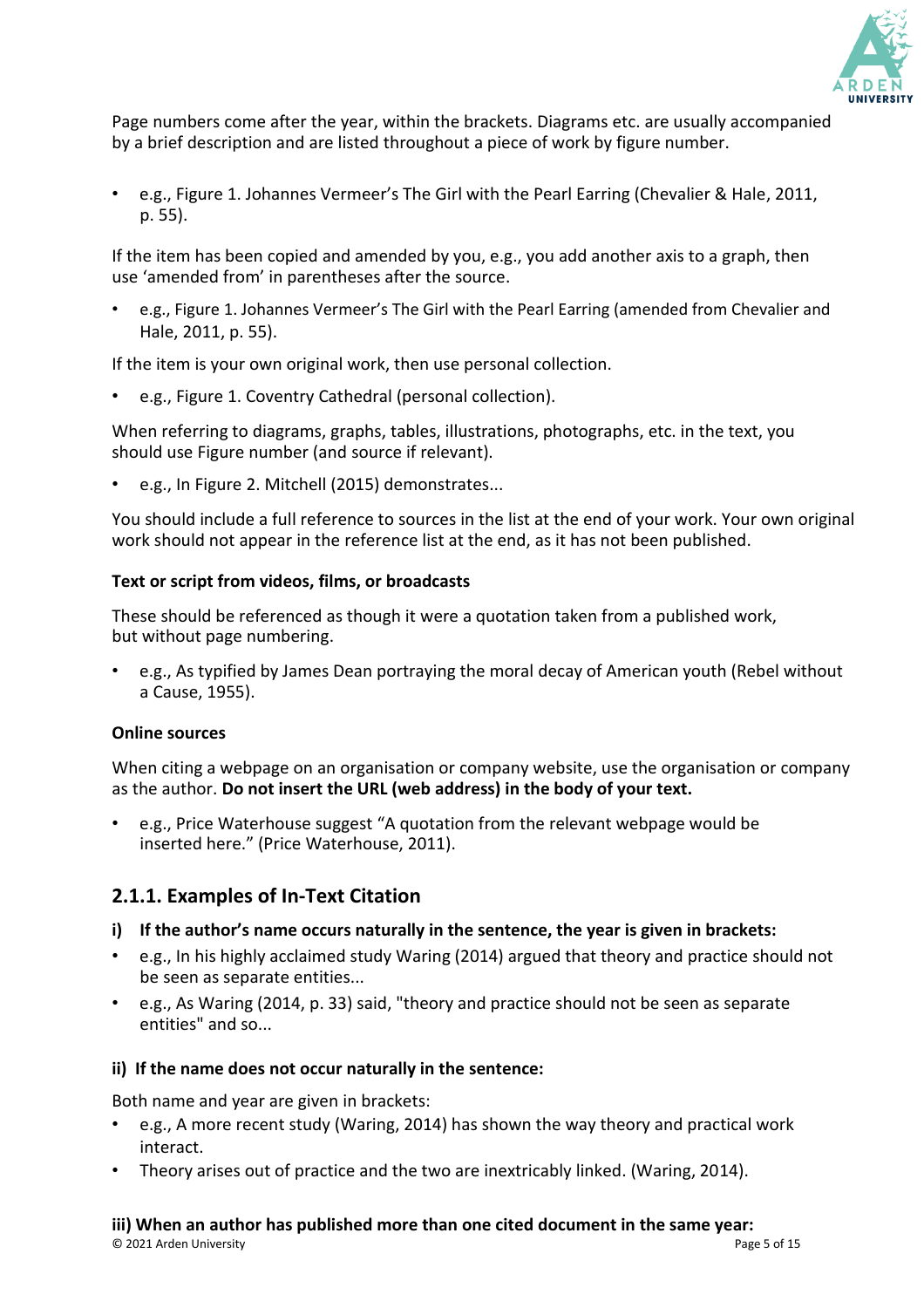

These are distinguished by adding lower case letters (a, b, c, etc.) after the year and within the brackets:

• e.g., Fordham (2011a) discussed the subject...

Note: If you are adding citations from the same author and year, the letters after the date will determine the order in your reference list e.g., 'Fordham (2011a)' would be listed before 'Fordham (2011b)'.

#### **iv) When more than one source is cited:**

The sequence of citations may be either chronological or in order of academic relevance.

• e.g. (Harris 2011; Hale 2012; Malcolm 2014)

#### **v) If there are two authors:**

The surnames of both should be given.

• e.g., Doole and Lowe (2012) proposed that...

#### **v) If there are three to five authors:**

The surnames of all authors should be given, and then you can use the main author's surname followed by *et al* for the second and all subsequent citations.

#### **vi) If there are more than six authors:**

The surname of the first author only should be given, followed by *et al.*:

• e.g., As global economies grow and the cost of doing business increases (D'Arienzo *et al*., 2016).

A full list of all author's names should appear in the reference list at the end of your work.

#### **vii) If no author is given and there is clearly no identifiable person/body responsible:**

For all examples use the same author notation in the reference list at the end.

For webpages use the organisation or company author:

• e.g., In the IPCC (2016) report on Climate Change and Oceans and the Cryosphere...

For newspaper articles use the newspaper title:

• e.g., Social media is driving the rise of hate crime (The Telegraph, 2016).

For a film, use the title of the film:

• e.g., As typified by James Dean portraying the moral decay of American youth (Rebel without a Cause, 1955).

For a dictionary or encyclopaedia, if it is the co-operative work of many individuals, none of whom are the main editor, the title of the work may be used instead.

• e.g., According to the Oxford Encyclopaedia "A quotation from the text would be inserted here."

(Oxford, 2007, p. 375).

For other sources, use 'Anon.':

• e.g., In an earlier text (Anon., 1908) it was stated that...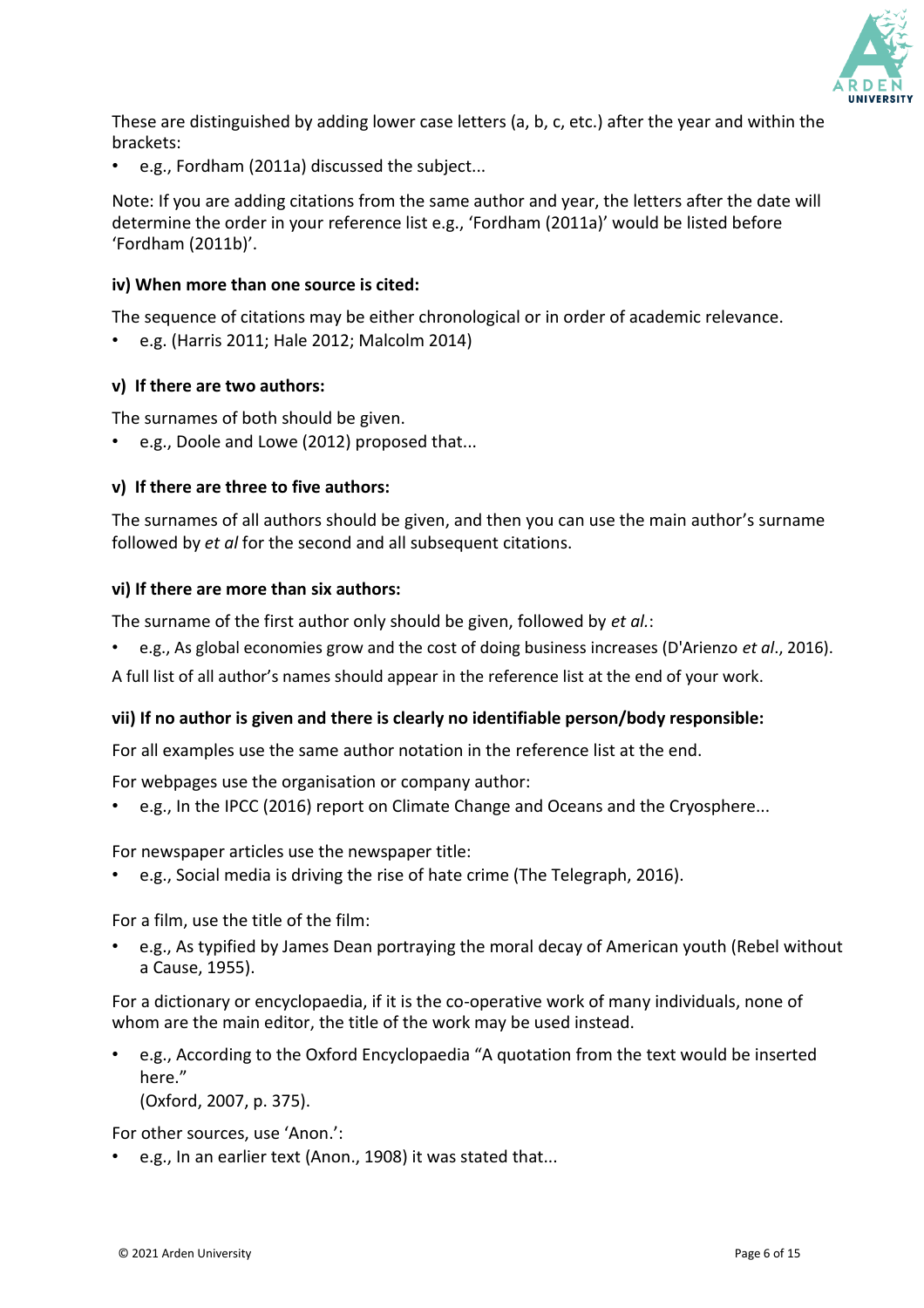

## **viii) If you refer to a source directly quoted in another source you cite both in the text:**

- e.g., In a popular study Whear (2014 cited by Stamper, 2016) argued that education must be participative and collaborative...
- e.g., As Whear (2014, cited by Stamper 2016, p. 90) said, "education must be participative, collaborative and non-judgmental" and so we...

You should only list the work you have read, i.e., Springer, in the reference list at the end.

#### **ix) If you refer to a contributor in a source just cite the contributor, not the editor:**

• e.g., Crinklaw showed this to be key to her own social networking success (Crinklaw, 2011).

See section 2.2.1. for an explanation of how to format contributions (e.g., chapter in an edited book) in your reference list.

- **x) If you refer to a person who has not produced or contributed to a work, but who is quoted in someone else's work, it is recommended that you mention the person's name and you must cite the source author:**
- e.g., Michael Heseltine emphasized the part the media plays in influencing political opinion in an interview with Eaton (2016).
- e.g., "It rings well with some of our xenophobic newspapers", Michael Heseltine said in a recent article (Eaton, 2016, p4).

You should list the work that has been published, i.e., Eaton (in the New Statesman) in your reference list.

#### **xi) Scriptural Citations (e.g., Bible, Koran/Qur'an):**

These should only be included in the text and not the reference list. Include book, chapter, and verse. If quoting you may add the translation or edition.

• e.g., "He gives strength to the weary and increases the power of the weak." (Isiah 40:29, New International Version).

#### **xii) Legislation – UK Statutes (Acts of Parliament) should be cited in full:**

• e.g., The Equality Act 2010 legislates that it is unlawful to discriminate on the grounds of...

#### **Person-to-person communications (letters, emails, interviews, lectures, etc.):**

These do not provide recoverable data and so are not included in the reference list. Cite personal communications in the text only. Give initials as well as the surname and status and/or occupation of the person. Provide as exact a date as possible. When citing research data which you have collected, it is advisable to also include copies or summaries of source data in Appendices.

• e.g., According to Professor L. Brockliss, Beatty's accounts of naval medicine led to significant advances (personal communication, 15 September 2008, see Appendix 1).

Lectures, whether downloaded from Arden University or not, are not regarded as 'published' materials and are intended as pointers toward such sources rather than as source materials in themselves.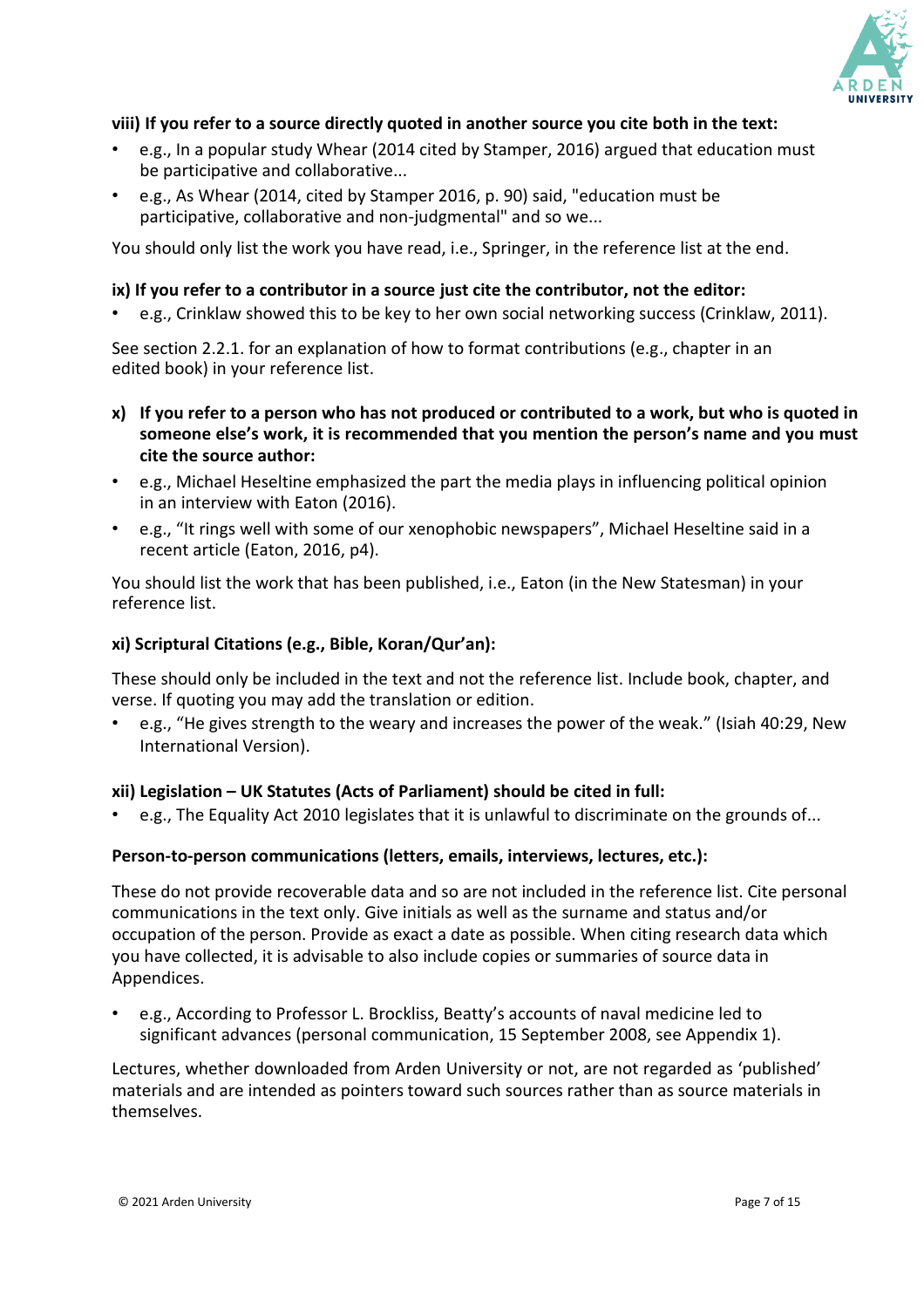

# <span id="page-7-0"></span>**2.2. Reference List**

At the end of a piece of work you must list references to documents cited in the text. This list should be called a 'Reference List'.

In the Harvard System, all references are listed in alphabetical order by author surname in a single list. The only exception is when you are citing legal materials, e.g., legislation and cases; these items should appear in separate lists after the main reference list.

If you have cited more than one item by a specific author they should be listed chronologically (earliest date first), and by letter (1993a, 1993b) if more than one item has been published in the same year. You will usually find bibliographical reference information on the title page of the publication to distinguish date.

For place of publication, give the town or city. If more than one town/city is listed give the first one or the location of the publisher's head office. If the town/city is not well known, you may in addition add a county, region, or state. Note that in the United States of America states are denoted by a two-letter code, for example Hillsdale, NJ.

For the publisher's name, omit superfluous terms such as Publishers, Co, or Inc. Always retain the words Books or Press. Where the publisher is a university and the place or location is included in the name of the university, do not include the place of publication.

Where authorship is attributed to an organisation or corporation instead of an individual author, ascribe authorship to the organisation. In academic writing, names of organisations may be abbreviated once they have been given in full, e.g., Office for National Statistics (ONS, 2015). You must always give the full version of organisational names in your reference list.

# **2.2.1. Referencing print materials**

Each reference should use the elements and punctuation given in the following examples for the different types of published work you may have cited. When reference lists are hand-written, underlining is an acceptable alternative to italics.

# **Print book**

Author's Surname, INITIALS., (Year of publication) *Title*. Edition (if not the first edition). Place of publication: Publisher.

• e.g., Gross, R., (2015)*. Psychology: The Science of Mind and Behaviour*. 7th edition. London: Hodder.

# **Contribution in an edited print book e.g., a chapter**

Contributing author's Surname, INITIALS., (Year of publication). Title of contribution. Followed by *In*: Surname, INITIALS., of author or editor of publication followed by ed. or eds. if appropriate. (Year of publication, if different to contribution). *Title of book.* Edition (if not the first edition)*.* Place of publication: Publisher, Page number(s) of contribution.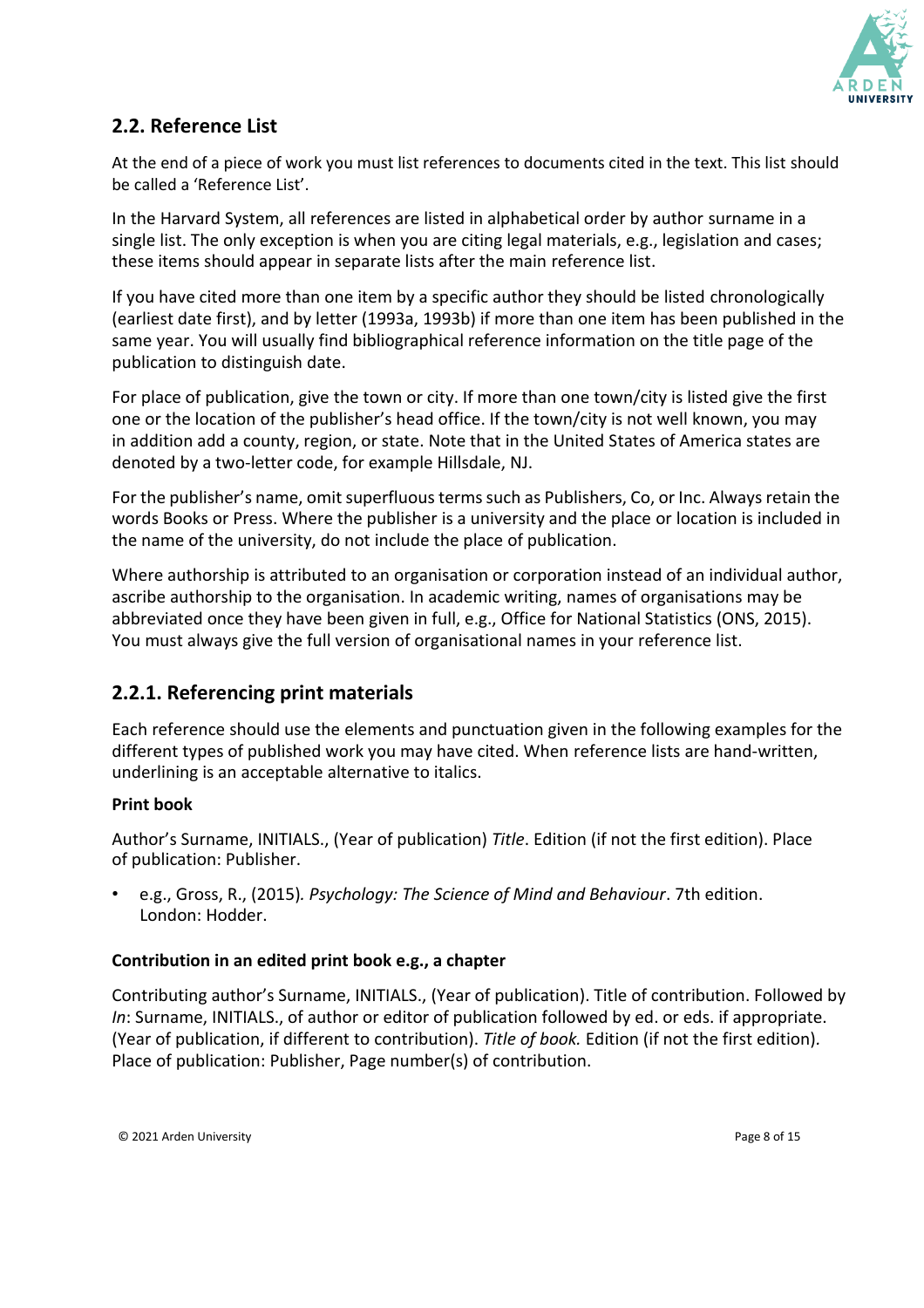

<span id="page-8-0"></span>• Cudney, E.A., (2015). Development of Strategic Quality Metrics for Organisations. *In:* Sampaio, P. and Saraviva, P., eds. (2016). *Quality in the 21st Century: Perspectives from ASQ Feigenbaum Medal Winners*. 2nd edition. Switzerland: Springer, pp. 57-68.

## **Print encyclopaedia or dictionary entry (without an editor)**

If a dictionary or encyclopaedia is the co-operative work of many individuals, none of whom are the main editor, the title of the work may be used instead.

Short form title/publisher, (Year of publication). Title of contribution. *In: Title of source*. Edition (if not first). Place:

Publisher.

• e.g., National Geographic, (2012). Dangerous Animals. *In: National Geographic Animal Encyclopaedia*. 2nd edition. Margate, FL: National Geographic Society.

#### **Article in a print journal**

Author's Surname, INITIALS., (Year of publication). Title of article. *Title of journal*, Volume number and (part number), Page numbers of article.

• e.g., Tumbat, G. and Grayson, K., (2016). Authority Relinquishment in Agency Relationships. *American Marketing Association,* 80 (3), pp. 42-59

#### **Article in a print newspaper or magazine**

Author's Surname, INITIALS., or Newspaper Title,) (Year of publication). Title of article. *Title of newspaper*, Day Month Year, Page number/s and column number (a, b, c etc.).

• e.g., Aldrick, P., (2016). Rush to withdraw savings as negative interest rate looms. *The Times*, 4 August 2016, 2b

#### **Print report**

Author, (Year of publication). *Title of report*. Place of publication: Publisher. Report Number (if given).

• e.g., Bortolotto, G. A., (2016). *Humpback whale feeding in Santa Catarina coastal waters*. Brazil: Bio Med Central. Report s41200

#### **Legislation – UK Statutes (Acts of Parliament)**

Cite an Act by its short title and date. You should not include 'the' at the beginning of the title, nor any punctuation between the title and the date:

e.g., Equality Act 2010

Legislation should appear in a separate list after the main reference list. These guidelines apply whether you found the legislation in print or online. For other types of UK legislation e.g., Bills, Statutory Instruments (SI) or EU legislation see the OSCOLA Referencing Guide.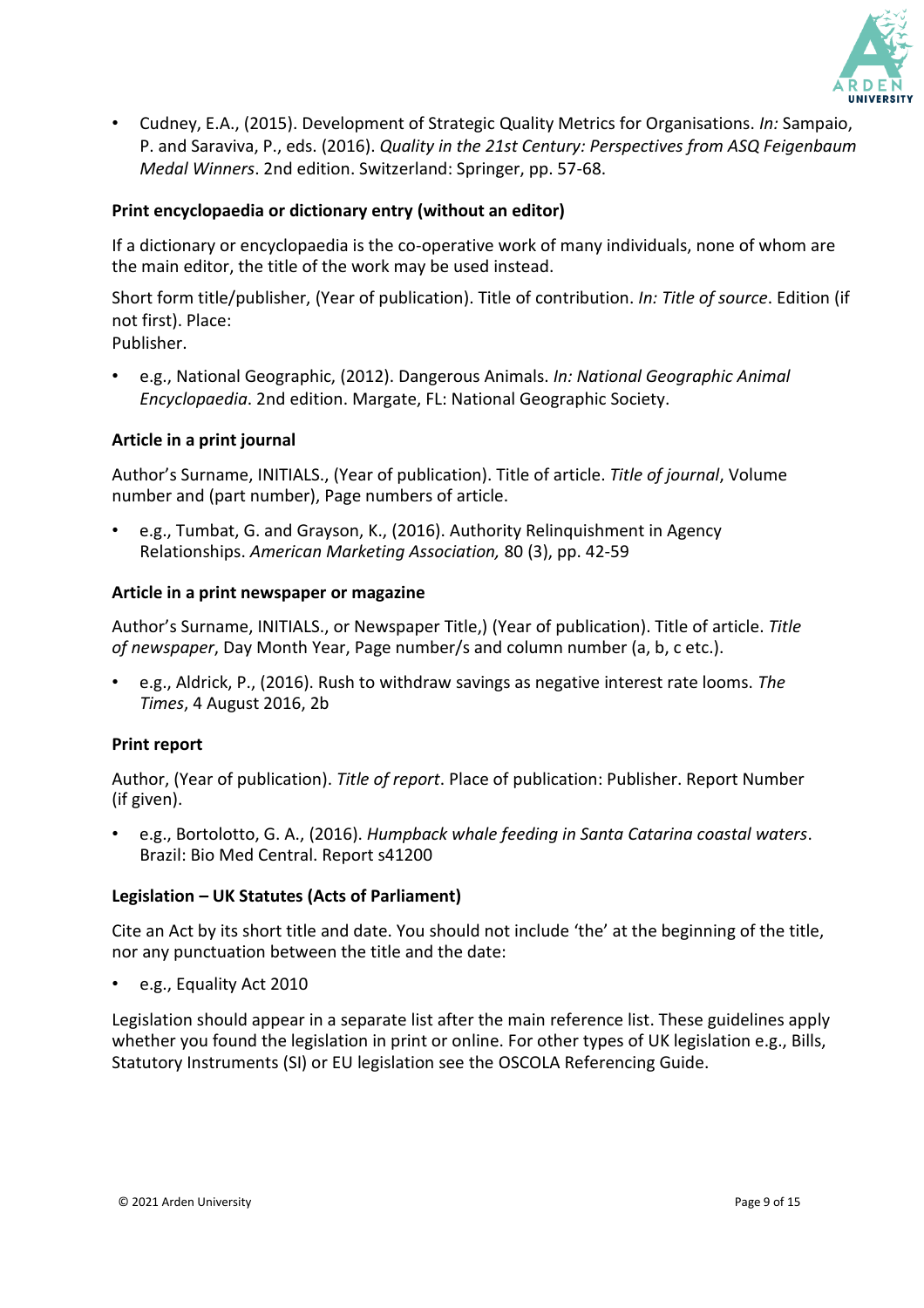

# <span id="page-9-0"></span>**Print map**

Originator's Surname, first name or initials, (may be cartographer, surveyor, compiler, editor, copier, maker, engraver, etc.) (year of publication). *Title*, Scale. (should be given normally as a ratio) Place of publication: Publisher.

• e.g., Stivichall, P., (1906). *Warwickshire*, 1:10560. London: Ordnance Survey.

#### **Print conference paper**

Contributing author's Surname, INITIALS., (Year of publication). Title of contribution. Followed by *In*: Surname, INITIALS., of editor of proceedings (if applicable) followed by ed. or eds. if relevant. *Title of conference* including place and date of conference. Place of publication: Publisher. Page numbers of contribution.

• e.g., King, L., (2007). Privileged Will Trusts. *In*: Bailey, C. and Chatfield, D., eds. *Wills, Estates and Variations,* Birmingham, UK, 15 October 2007. Radlett: Pro Conferences. pp. 2-6.

#### **Print thesis**

Author's Surname, INITIALS., (Year of publication). *Title of thesis*. Designation (and type).

Name of institution to which submitted.

• e.g., Steele, J., (2016). *Molecular recognition in plant immunity*. Thesis (PhD). University of East Anglia.

#### **Print patent**

Originator, (name of applicant/s), (Year of publication). *Title of patent*. Series designation which may include full date.

• e.g., Cummins Ltd., (2016)*. Variable geometry turbine and assembly thereof.* UK patent 2482796B. 06 July 2016.

#### **Print translation**

Author's Surname, INITIALS., (Year of publication). *Title.* Translated by Translator. Place of publication: Publisher (Originally published in given year).

• e.g., de Saint Exupery, A., (1995). *The Little Prince*. Translated by Alan Wakeman. London: Pavilion (Originally published in 1943).

# **2.2.2. Referencing Online Materials**

The recommendations here follow best practice in referencing online resources. Online materials that are subject to change require the URL and access date to be included in the reference.

Note: Scanned chapters or journal articles should be referenced in the same way as their print original.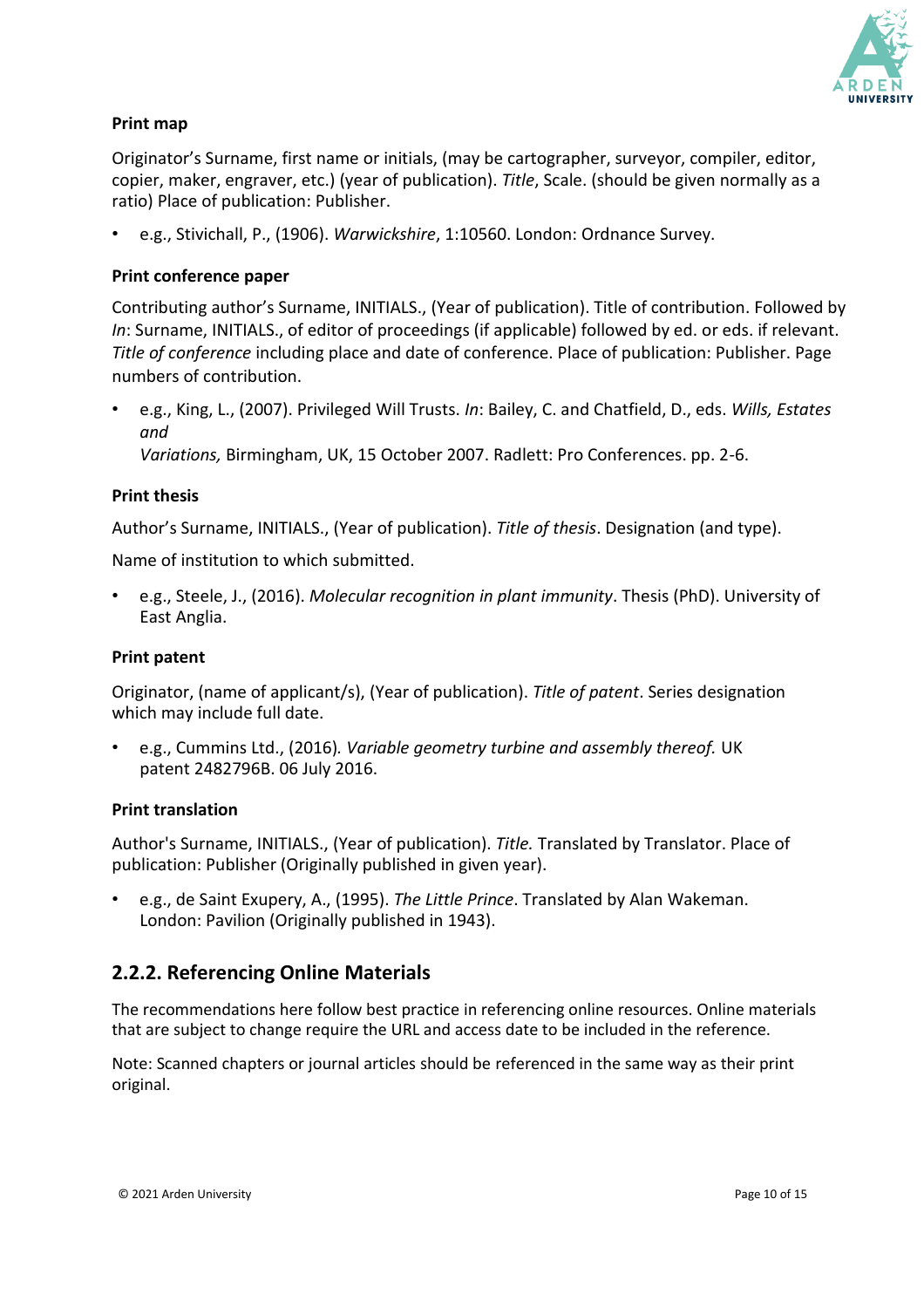

## <span id="page-10-0"></span>**E-book**

Author's/Editor's Surname, INITIALS., (Year of publication). *Title* [online]. Edition (if not the first edition). Place of publication: Publisher (if given).

• e.g., Clarke, K. and Lane, L., (2014). *The study skills guide* [online]. 2nd edition. London: Macmillan.

#### **E-book downloaded to an e-reader**

Author's/Editor's Surname, INITIALS., (Year of publication). *Title* [type of e-reader edition]. Edition (if not the first).

Place of publication: Publisher (if given).

• e.g., Heathcliffe, A., (2013). *How to study* [Kindle edition]. London: Purley.

## **Article in an online journal**

Author's Surname, INITIALS., (Year of publication). Title. *Journal title* [online], volume (issue), page numbers (if available).

• e.g., Clapham, S. and Martin, J., (2012). Making sense of social media. *International Marketing* [online], 15 (2), pp. 75-78.

#### **Article in an online journal described as 'In Press'**

For articles that are described as 'In Press' you must include the full URL, as the article has not been assigned a precise volume and issue number:

e.g., Ordóñez, A. E., Loeb, F. F., Zhou, X., Shora, L., Berman, R. A., Broadnax, D. D., Gochman, P., Liu, S., Rapoport, J., (2016). Lack of Gender-Related Differences in Childhood-Onset Schizophrenia. *Journal of the American Academy of Child & Adolescent Psychiatry* [online], In Press. Available from: [http://www.jaacap.com/article/S0890---8](http://www.jaacap.com/article/S0890-)567(16)30287---8/fulltext [Accessed 8 August 2016].

#### **Article in an open access repository**

A repository is a collection of open access outputs for a specific subject or institution. When referencing articles or publisher - branded PDFs from library databases or journal publisher websites - refer to 'Article in an online journal' instead (as above).

Author's Surname, INITIALS., (Year of publication). Title. *Journal title* [online]*,* volume (issue), page numbers (if available). Available from: URL [Accessed Date].

• e.g., Maclellan, E., (2005). Conceptual Learning: The Priority for Higher Education*. British Journal of Educational Studies* [online], 53 (2) pp. 129-147*.* Available from: <http://philpapers.org/rec/MACCLT> [Accessed 4 Aug 2016].

#### **Article in an online newspaper or magazine**

Author's Surname, INITIALS (or Newspaper/Magazine Title) (Year of publication). Title of article. *Title of newspaper/magazine* [online], Day Month Year. Available from: URL [Accessed date].

<span id="page-10-1"></span>• e.g., Monbiot, G., (2016). The climate crisis is already here – but no one's telling us. *The Guardian* [online], 04 August 2016. Available from: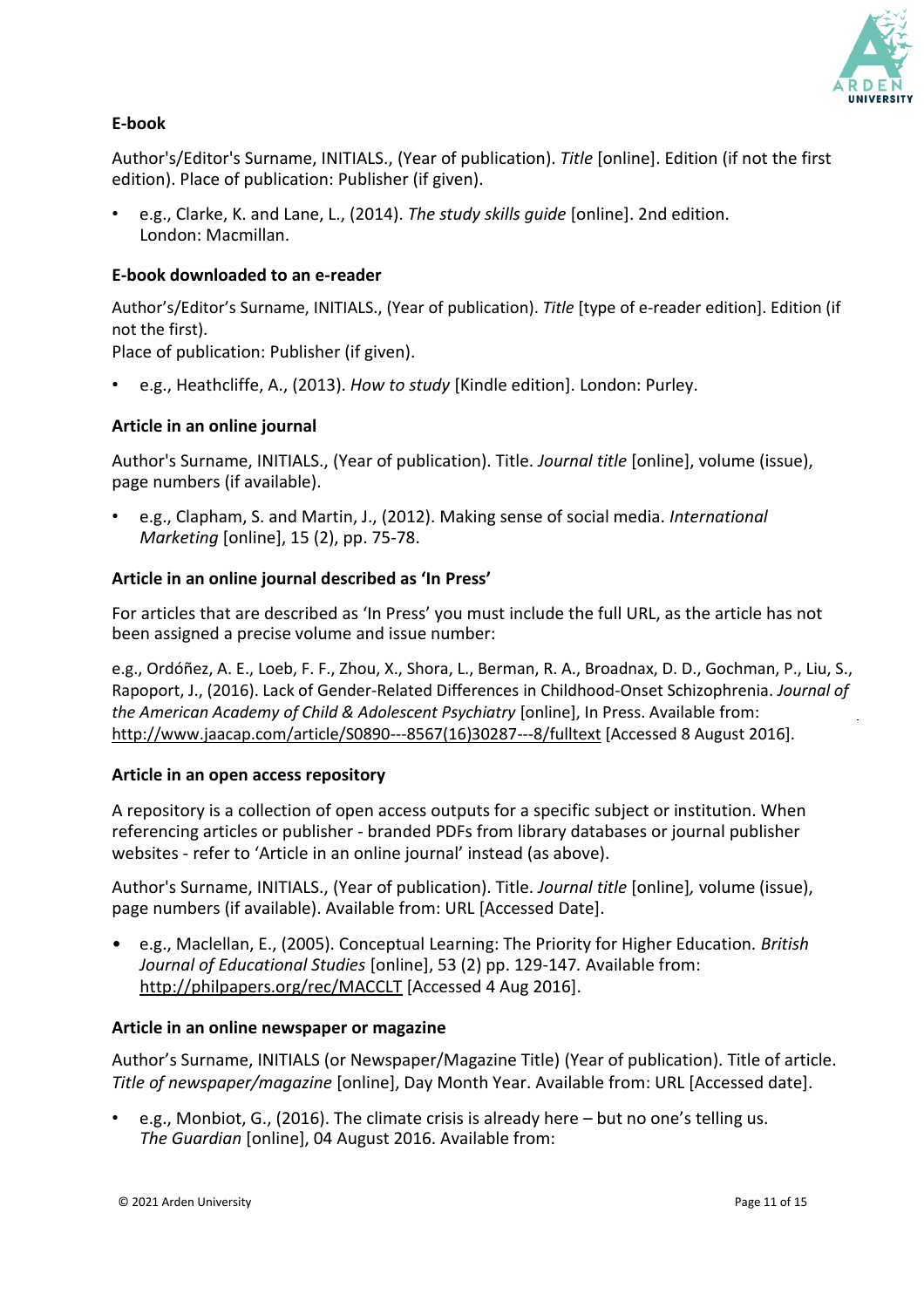

[https://www.theguardian.com/commentisfree/2016/aug/03/climate---c](http://www.theguardian.com/commentisfree/2016/aug/03/climate-)risis---media- --relegates--- greatest---challenge---hurtle---us---collapse---planet [Accessed 4 August 2016].

#### **Webpage**

Author's /Editor's Surname, INITIALS., (Year of publication). *Title of webpage* [online]. Place of publication: Publisher (if given - check the website e.g. 'About us' or 'Contact us' pages). Available from: URL [Accessed Date].

• e.g., Chartered Trading Standards Institute. *Regulatory Consultancy Services* [online]. London: Chartered Trading Standards Institute. Available from: <http://www.tradingstandards.uk/advice/RegulatoryConsultancy.cfm> [Accessed 4 August 2016].

#### **Online report**

Author, (Year of publication). *Title of report* [online]. Place of publication: Publisher. Report Number (where relevant).

• e.g., Osguthorpe, D., (2016). *Consumers, Saving and Investing - UK* [online]. London: Mintel Group.

#### **Conference paper from the Internet**

Contributing author's Surname, INITIALS., (Year of publication). Title of contribution [online]. Followed by *In*: Surname, INITIALS., of editor of proceedings (if applicable) followed by ed. or eds. if relevant. *Title of conference* including date and place of conference. Place of publication: Publisher (if given). Available from: URL [Accessed Date].

• e.g., Jupp, J. R. and Wilkinson S. J., (2015). BIM and the value dimension: A property perspective [online]. *In:* Wong, K. D., Fan, Q., Linstone, J. and Turoff, C., eds. *COBRA AUBEA 2015* 8-10 July 2015, Sydney, Australia. Australia: RICS. Available from: http://www.rics.org/uk/knowledge/research/conference-papers/bim-and-the- -value-dimension-/ [Accessed 6 August 2016].

#### **Digital map**

Originator's Surname, first name or initials, (may be cartographer, surveyor, mapping agency, editor, copier, maker, engraver, etc.), (year of publication). *Title* (if not supplied, provide an appropriate title), Scale (should normally be given as a ratio), [map]. Place of publication: Publisher. Available from: 'core' URL [Accessed Date].

• e.g., Ordnance Survey, (2016). *Coventry*, 1:50000, [map]. Southampton: Ordnance Survey. Available from[: https://www.ordnancesurvey.co.uk/osmaps/52.4367119010,---](http://www.ordnancesurvey.co.uk/osmaps/52.4367119010%2C-) 1.5288259738,14 [Accessed 16 January 2016].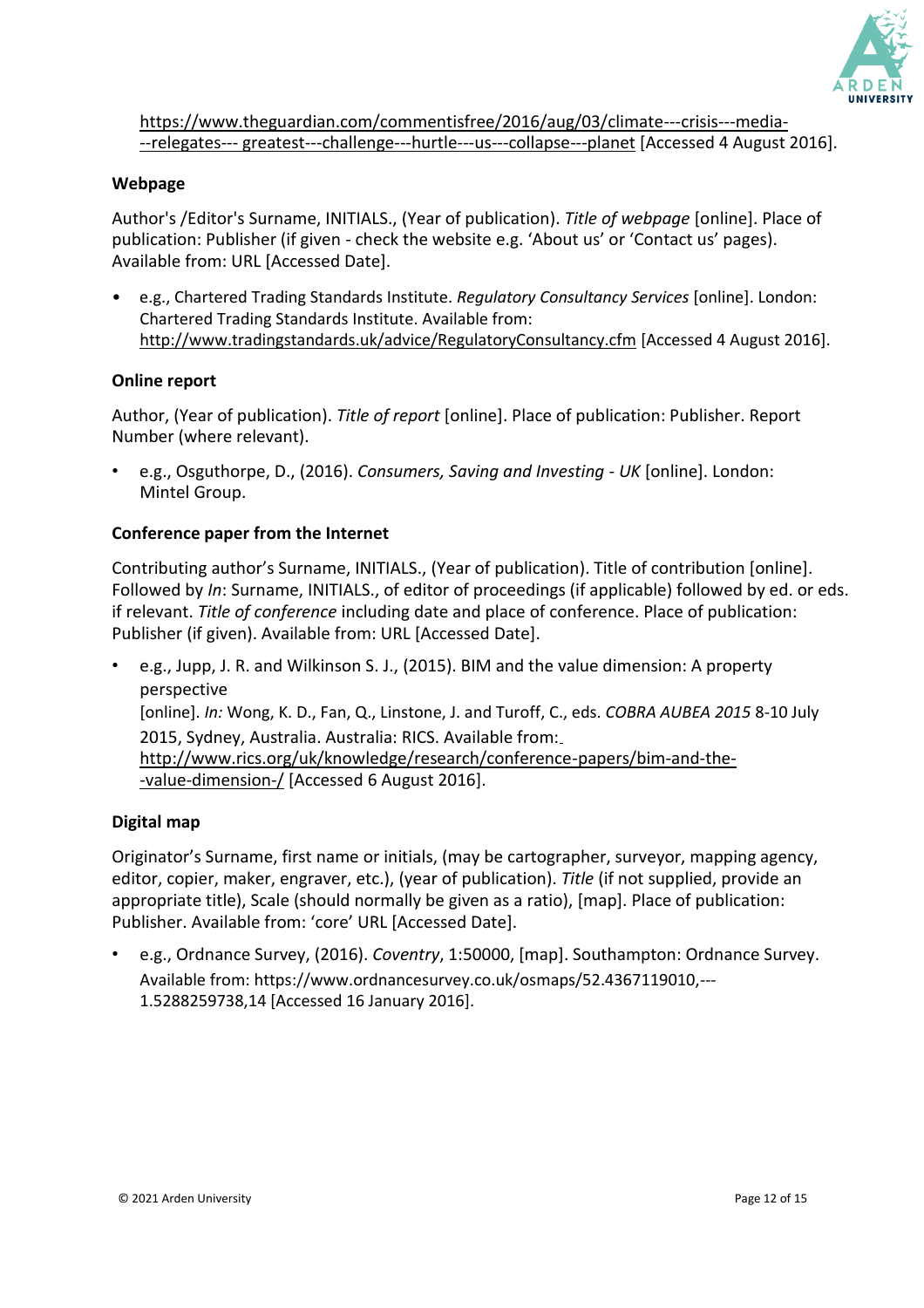

## <span id="page-12-0"></span>**Photographs / images accessed online**

Photographer/Artist's Surname, INITIALS., (Year of publication). *Title of image* [type of image]. Place of publication: Publisher (of online image) if given. Available from: URL [Accessed Date].

• e.g., Orland, R., (2002). *Newcathedral.jpg* [photograph]. Coventry: historiccoventry.co.uk. Available from: [http://www.historiccoventry.co.uk/cathedrals/newcathedral.jpg \[](http://www.historiccoventry.co.uk/cathedrals/newcathedral.jpg)Accessed 7 August 2016].

#### **Social media (including Blogs, Wikis, Twitter, Facebook, and Online discussion forum)**

Social media entries may only be kept on servers for a short time and may not be recoverable. You should retain a copy and consider including as an appendix.

Author's Surname, INITIALS., (Year of publication). Title of entry. *Title of website* [online]. Day Month Year. Available from: URL [Accessed Date].

- e.g., Arden, (2016). Check out our top 5 study tips for online learners. Facebook Arden University [online]. 3 August 2016. Available from: [http://www.facebook.com/ArdenUniversity/videos/1034890719960287/ \[](http://www.facebook.com/ArdenUniversity/videos/1034890719960287/)Accessed 8 August 2016].
- e.g., Hassan, T., (2015). Arden University lays down the law with new course offering. *[www.notgoingtouni.co.uk](http://www.notgoingtouni.co.uk/)* [online]. 17 November 2015. Available from: http://www.notgoingtouni.co.uk/blog/arden-university-lays-down-the-law-with-newcourse- offering-2990 [Accessed 8 August 2016].
- e.g., Hughes, S., (2016). IDP Database of Research on International Education. JISCMail Ambitions Archives [online]. 05 May 2016. Available from: [https://www.jiscmail.ac.uk/cgi](https://www.jiscmail.ac.uk/cgi-)bin/webadmin?A2=ind1605&L=AMBITIONS&F=&S=&P=50 [Accessed 7 August 2016].

#### **Mobile app**

Use originator/author if ascertainable otherwise use the title. Originator. (Year) (Use access year if release date is not available). *Title of app* [mobile app]*.* Version number*.* Available from: app store name [Accessed Date].

• e.g., Lavatech, (2013). *InCase* [mobile app]. Version 1.6.4. Available from: Google Play [Accessed 07 August 2016].

#### **iTunes U or other downloads**

Use originator/author if ascertainable, otherwise use the title.

Author's/Editor's Surname, INITIALS., (Year of publication). *Title* [download]. Edition (if not the first). Place of publication: Publisher (if ascertainable). Available from: Download site [Accessed date].

• e.g., Dunlap, B., (2007). *The lifelong learner* [download]. Spartanburg SC: Wofford College. Available from: [www.ted.com \[](http://www.ted.com/)Accessed 7 August 2016].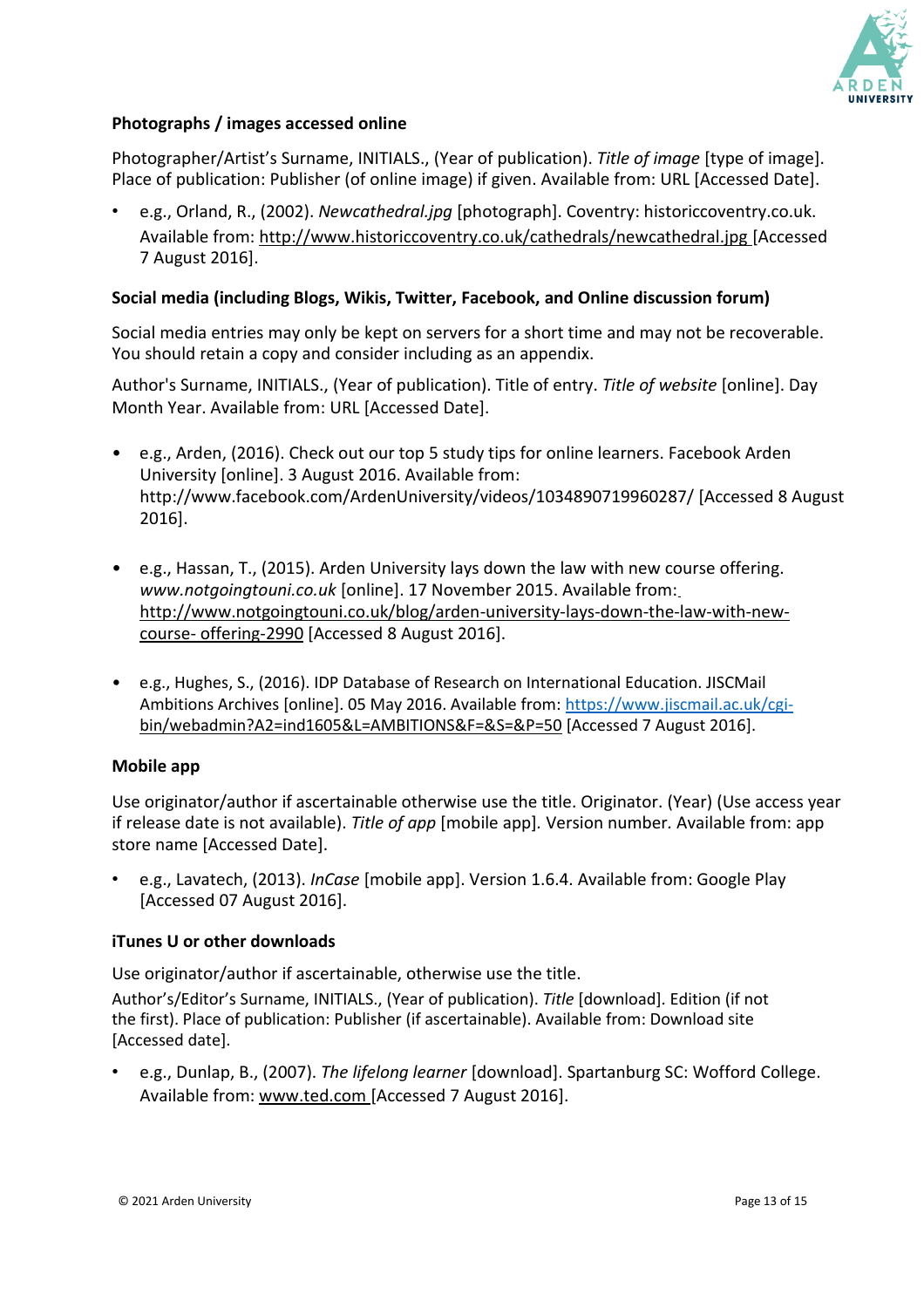

# **Computer program**

Company name, (Or if given: Author's Surname, INITIALS.,) (Date) (if given). *Title of program*. Version [type]. Place of Publication: Publisher.

• e.g., Thomson Reuters, (2016). *EndNote X7.5*. [computer program]. Stamford, Conn.: Thomson Reuters.

# **2.2.3. Referencing moving images and sound**

When deciding which category your item belongs to, you should first consider what type of medium it was originally created or intended for, rather than the format in which you have accessed it.

Where type is the same as format, e.g., a television or radio programme that was accessed in real time, only type should be given.

#### **Film**

*Title*, (Year). (For films, the preferred date is the year of release in the country of production.) [type, format]. Production credit (e.g., Director or Producer). Production place: Production company.

- e.g., *London has Fallen*, (2016). [film, DVD]. Directed by Babak Najafi. Santa Monica, CA: Lionsgate.
- e.g., *Romeo and Juliet*, (1968). [film, VHS]. Directed by Franco Zefferelli. USA: Paramount.

#### **Television**

*Title,* Series, Episode number or title, (Year). [type, format]. Production credit (e.g. Director or Producer). Production place: Production company. Channel. Date, Time of transmission.

- e.g., *The Sky at Night*, Mariner to Mars, (1969). [television programme]. Producer Patricia Owtram. BBC2. 4 August 1969, 00:15.
- e.g., *Evening News*, (2001). [television programme]. BBC1. 27 January 2015. 18:00.
- e.g*., Winter is coming,* Game of Thrones, Series 1, Episode 1, 17 April 2011. [television programme]. Directed by Tim van Patten. USA: HBO.

Contributions: individual items within a programme should be cited as contributors.

• e.g., Thatcher, M., (1983). Interview. *In: Six o'clock News* [television programme]. BBC1. 29 February 1983. 18:06.

#### **Radio**

*Title*, Programme details e.g., series, episode. (Year). [type, format]. Radio channel. Date of radio programme. Time of radio programme.

• e.g., *I'm sorry I haven't a clue*, Series 65, Episode 6, (2016). [radio programme]. BBC Radio 4. 1 August 2016. 18:30.